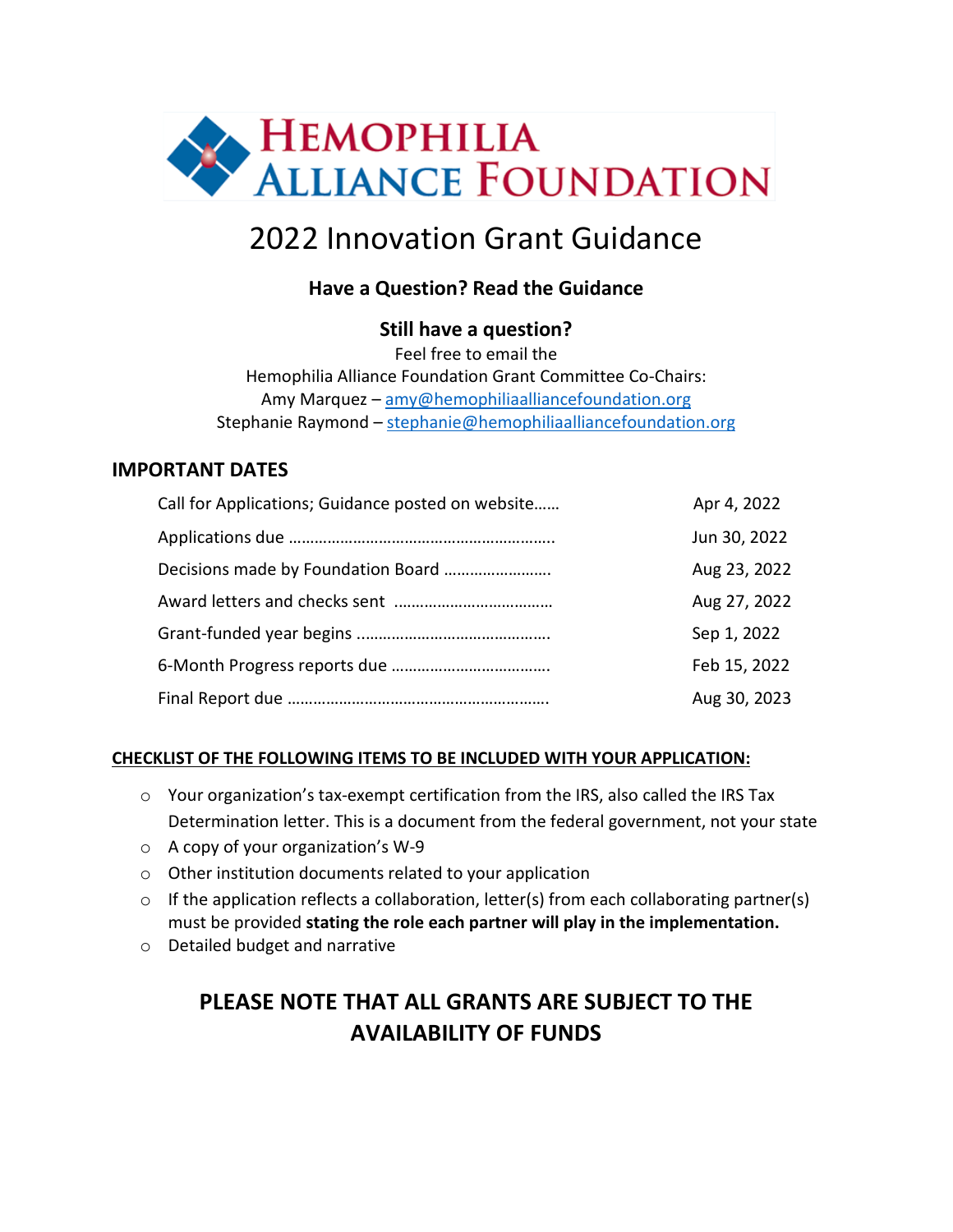## **Purpose of Grants**

The goal of this grant is:

- To *encourage larger scale, creative, and unique projects*
- To serve the community with resources that will *improve the lives of patients with inherited bleeding and thrombotic disorders*

## **Eligibility**

### **Types of Applicant Organizations**

- A non-profit 501 (c) (3) organization
- An organization that has a history and documented track record of serving the inherited bleeding and thrombotic disorders community

### **Criteria for Consideration**

To be considered for funding, an organization must meet **all** of the following criteria:

- 1. It operates under one of these IRS tax exemptions:  $501(c)(3)$  or  $170(c)(1)$  or other nonprofit status approved in advance and in writing by the Alliance Foundation board;
- 2. It serves people with inherited bleeding and thrombotic disorders, either directly or through its members
- 3. It has submitted an application by the deadline, COMPLETE WITH REQUIRED ATTACHMENTS
- 4. The project or service it describes is within the Alliance Foundation's guidelines
- 5. It has well-defined, measurable objectives for the project or service
- 6. There is a clear, itemized budget and budget narrative to identify and justify each major item
- 7. The project or service will be completed in the grant year (Sep 1, 2022 Aug 30, 2023).

\*Priority of funding will be given to new projects aimed at expansion of capacity, collaboration, and innovation

# **General Guidelines for All Applicants**

### **Grant Ceiling for 2022**

The ceiling for applicants for 2022 is **\$50,000**. Two grants will be awarded.

### **Examples of Projects**

- The following are some examples of project grants that serve the inheritable blood disorders community:
- Developing or purchasing educational materials to improve consumer or family or staff knowledge. Developed materials should contain acknowledgement of the Hemophilia Alliance Foundation as the source of funds.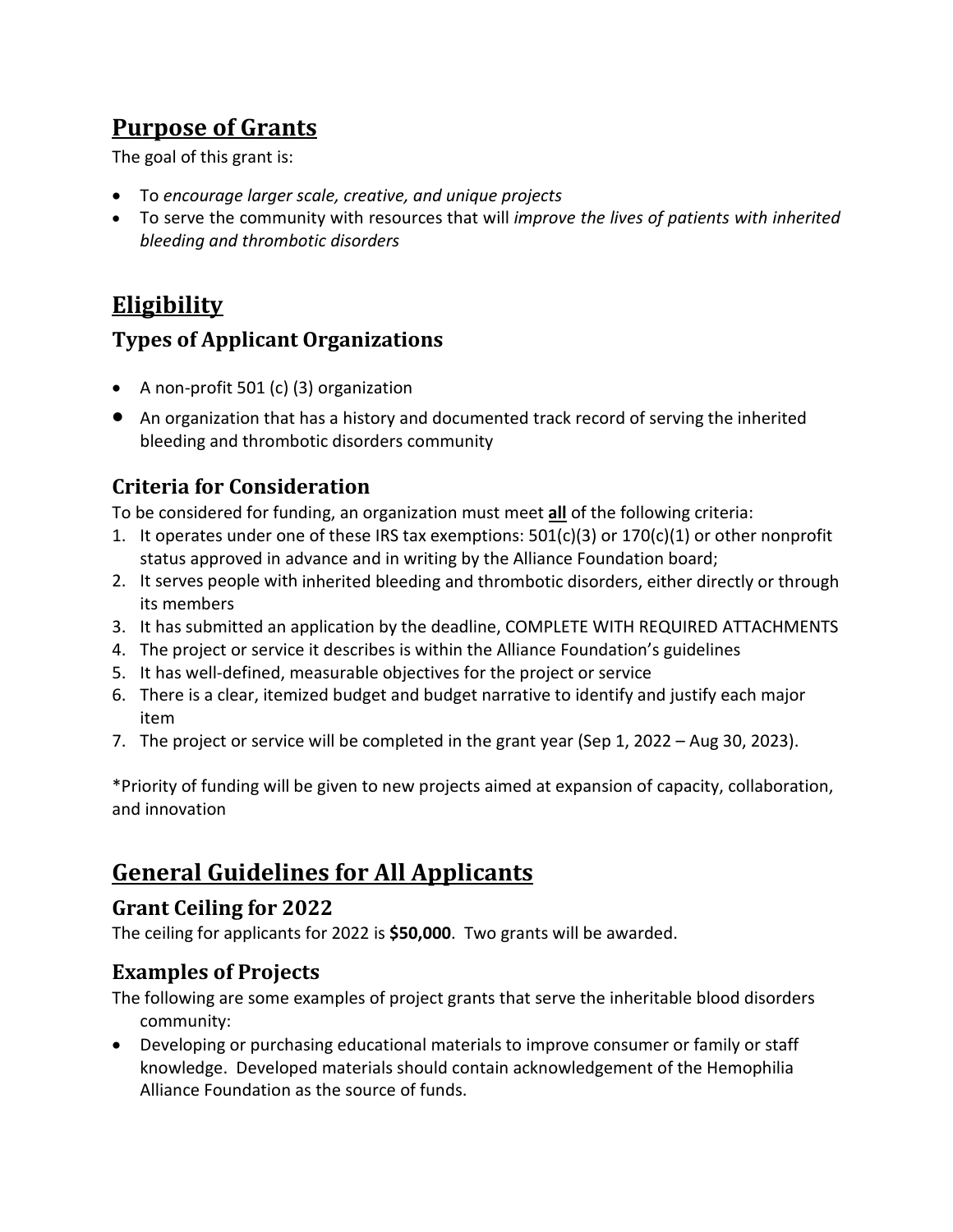- Creative approaches to larger scale patient education projects including development of regional and shared programs that include curriculum, objectives, timeframe, etc.
- Collaborative projects are encouraged.
- Clinical research projects that evaluate outcomes of care

**NOTE**: You will be expected to let other eligible organizations copy and use newly developed materials with appropriate credit to the developer.

#### **Examples of Personnel Costs Allowed**

Personnel expenses incurred exclusively for the grant activities will be considered, however the temporary nature of the duties must be made clear in the application.

#### **Costs Not Allowed**

Grant funds will **NOT** be awarded for the following costs:

- a. Institutional or administrative costs or overhead may not exceed 8% of budget
- b. Basic, laboratory research, or related equipment
- c. Underwriting or sponsorship of fundraising events
- d. Construction costs
- e. Recurring costs, such as:
	- 1) office rent and utilities
	- 2) monthly phone bills for the applicant organization
	- 3) salaries of staff not related to the grant application

### **Guidelines for Project Collaborations**

If collaboration between two qualifying organizations is planned, the total amount is \$50,000. **The organization that submits the grant becomes the fiscal agent for the project, and therefore receives and disburses the project funds.**

Applications for collaborative projects must include a letter from each collaborating organization that **is specific about its role in the project and budget** (*e.g., "we will recruit participants and our staff will supervise their activities") and* is signed by its Authorized Official.

If other funding is being provided in addition to this request, please provide name of source and amount being provided and how the Hemophilia Alliance Foundation funding will be utilized in conjunction.

The Hemophilia Alliance Foundation must be referenced as a source of support in any publication of funded projects.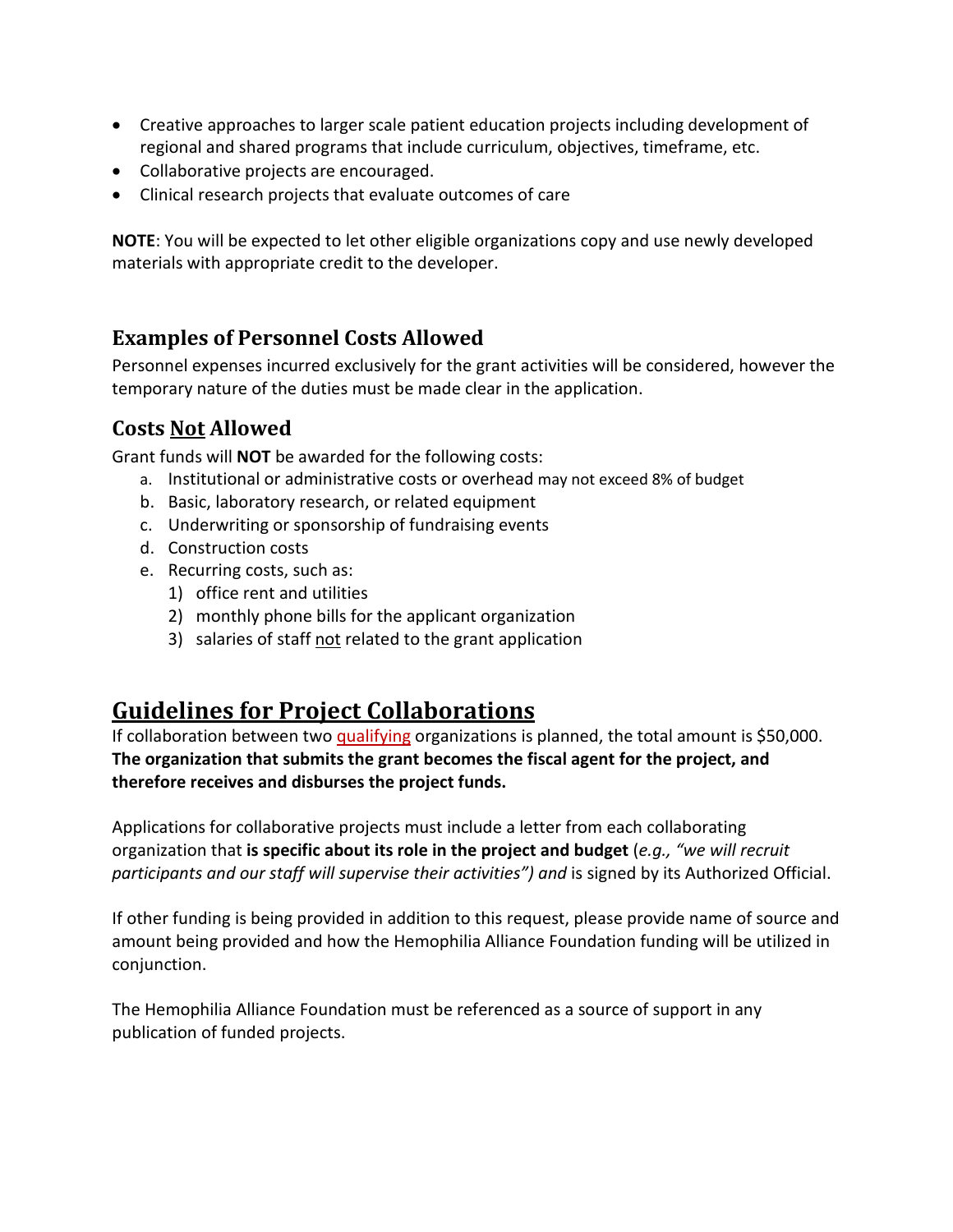# **Online Application Submission**

Applications will be available online on the Foundation website on April 4<sup>th</sup>, 2022.

**Applications are to be filled out online and submitted online by pressing the SUBMIT button on the bottom of the application form**. Required documentation must be submitted electronically by attaching them to the application.

Applications must be received by June 30th, 2022 by 11:59 PST. **Late applications will not be considered.**

Applicants will receive an electronic acknowledgement in the primary contact email that their application has been received. **IF YOU HAVE NOT RECEIVED AN ACKNOWLEDGEMENT OF RECEIPT, IT MEANS THAT YOUR APPLICATION MAY NOT HAVE BEEN RECEIVED.** Please contact [Audra@hemophiliaalliancefoundation.org](mailto:Audra@hemophiliaalliancefoundation.org) if you do not receive this acknowledgement.

# **Required Attachments**

Applicants must include the following attachments with the application. **Applications will not be considered for funding if these required documents are not included:**

- Copy of the organization's federal tax-exempt certification from the IRS, also called the IRS Tax Determination letter.
- A copy of the organization's W-9.
- Letters of collaboration if applicable letter(s) from each collaborating partner(s) must be provided **stating the role each partner will play in the implementation**.

NOTE: The Hemophilia Alliance Foundation reserves the right to require additional information as it considers an application.

# **Budget and Budget Narrative**

Expenses in the budget must be itemized and justified. **Each major item must be identified;** *along with the calculation showing how the item's total was derived*. The budget must reflect how the applicant arrived at each major line item's total. Click [here](https://hemophiliaalliancefoundation.org/wp-content/uploads/2021/12/Sample-Budget-Jusitification.pdf) to see an example of an itemized budget.

**Failure to itemize and justify proposed expenses including personnel, names, roles and salary/hourly cost will result in a rejection of the application.** 

This budget is for funds requested from this Hemophilia Alliance Foundation Grant. Where applicable, the Hemophilia Alliance Foundation grant recipient acknowledges and agrees to comply with the Federal Anti-Kickback Statues as found in Section 1128 D(b) of the Social Security Act and 42 U.S.C. Section 1330a-7b(b) and the grant recipient acknowledges and agrees to comply with all state and federal statutes.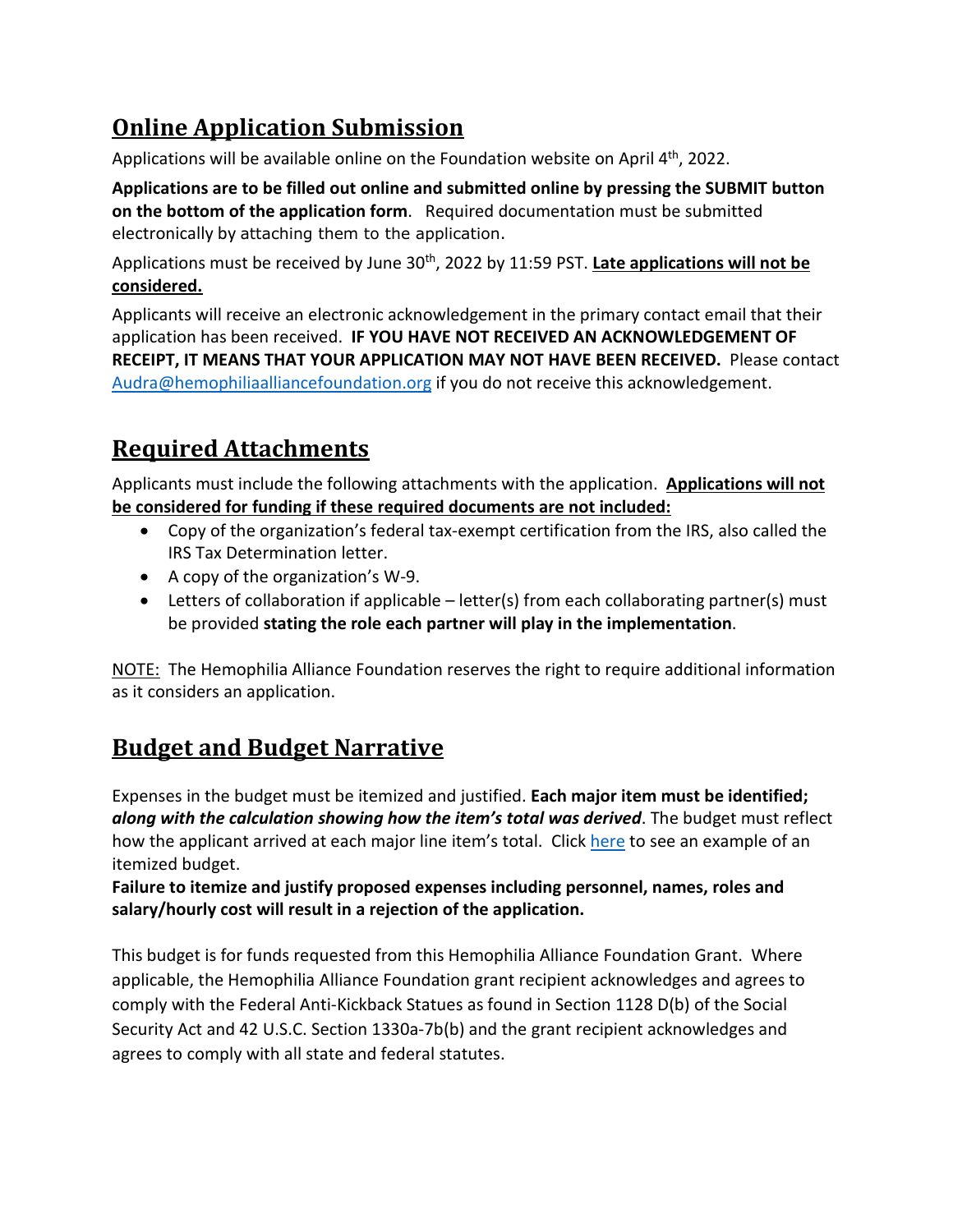## **Deadlines**

Applications are due online by **June 30th, 2022.**

A 6-month progress report is due **February 15th, 2023** on the HAF website. If your project has been completed by February 15<sup>th</sup>, you may forgo submitting a progress report and submit your final report by February 15<sup>th</sup>, 2022.

A final report is due **August 30th, 2023** on HAF website. It is your responsibility to ensure your report is submitted on time.

HAF will send out a courtesy reminder email when reports are due, but it is your responsibility to ensure your reports are submitted on time.

## **Authorized Signature**

Applications and letters of collaboration must be signed by the organization's authorized official, that is, the person with the authority to incur obligations on behalf of the organization. Such officials are recognized by their authority to:

- sign contracts on behalf of the organization
- approve the organization's budget
- add or subtract staff

## **Causes for Immediate Rejection of Application**

#### Failure to submit all required attachments.

These documents are:

- IRS Certification letter
- Most recently filed Form W-9
- Patient/Consumer Assistance Guidelines (only if applying for Patient/Consumer assistance funds)
- Letter(s) from collaboration partner(s) describing their role in the project.

Please note that the Hemophilia Alliance Foundation will not advise applicants that attachments are missing.

Failure to itemize and justify the budget. Failure to submit application on time. Missing reports from previous grant cycle.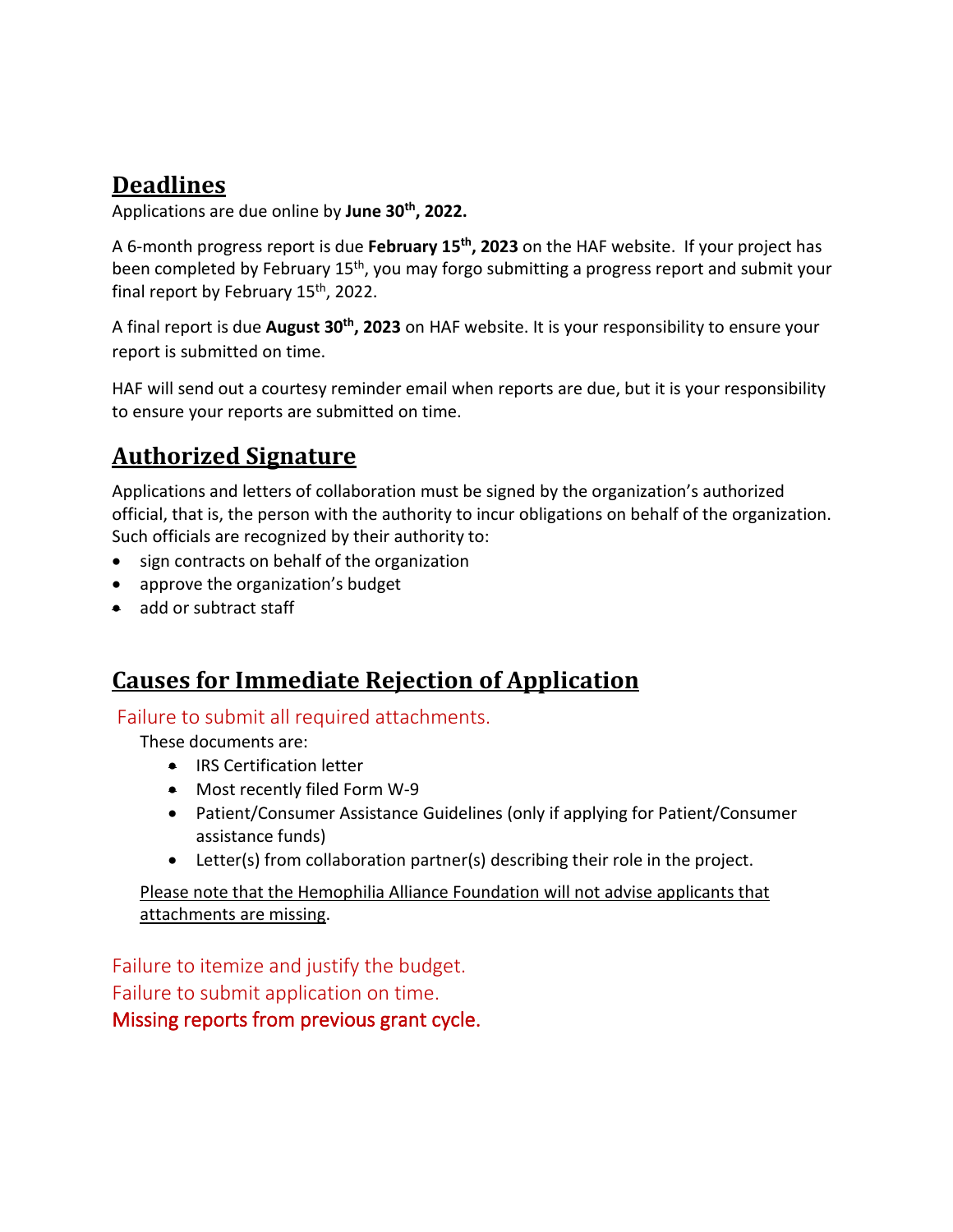### **Resources:**

Example of successful grants:

<https://hemophiliaalliancefoundation.org/resources/grant-application-examples>

Article on SMART objectives:

[https://www.cdc.gov/std/Program/pupestd/Developing%20Program%20Goals%20and%20Obje](https://www.cdc.gov/std/Program/pupestd/Developing%20Program%20Goals%20and%20Objectives.pdf) [ctives.pdf](https://www.cdc.gov/std/Program/pupestd/Developing%20Program%20Goals%20and%20Objectives.pdf)

Link to YouTube video on how to write objectives: <https://www.youtube.com/watch?v=6-qb1dPNPog>

## **Frequently Asked Questions**

- 1 Q. Can I submit a proposal for less than \$50,000? A. Yes.
- 2. Q. We are moving to more efficient office space. Would the costs associated with the relocation be acceptable as a grant request?
	- A. No.
- 3. Q. We want to hire an expert consultant to assist us with specific expertise in our project. Would that qualify?
	- A. Yes, with documentation in budget and clear delineation of use of consultant. Up to 25% of total budget may be used in the manner.
- 4. Q. Changes in the university or chapter organizational personnel make some revisions necessary as to grant fund use. Can we revise the timeline and budget?
	- A. You need to complete a report on the award and your progress. The 6-month report is to be used for this purpose. If the reason you didn't use it is compelling, you may request an extension and the board may approve the timing change. If not, you should return unused funds and describe the circumstances for changes.
- 5. Q. We are partnering with another organization for this project. Do we need to include this other organization's W-9 and 501c3 letter in our application?
	- A. No. We only require the attachments for the organization that is applying for the grant and who will have financial responsibility for the funds, not for the collaborating organization.
- 6. Q. If I have previously applied and successfully received a HAF grant, am I still eligible for this grant?
	- A. Yes.